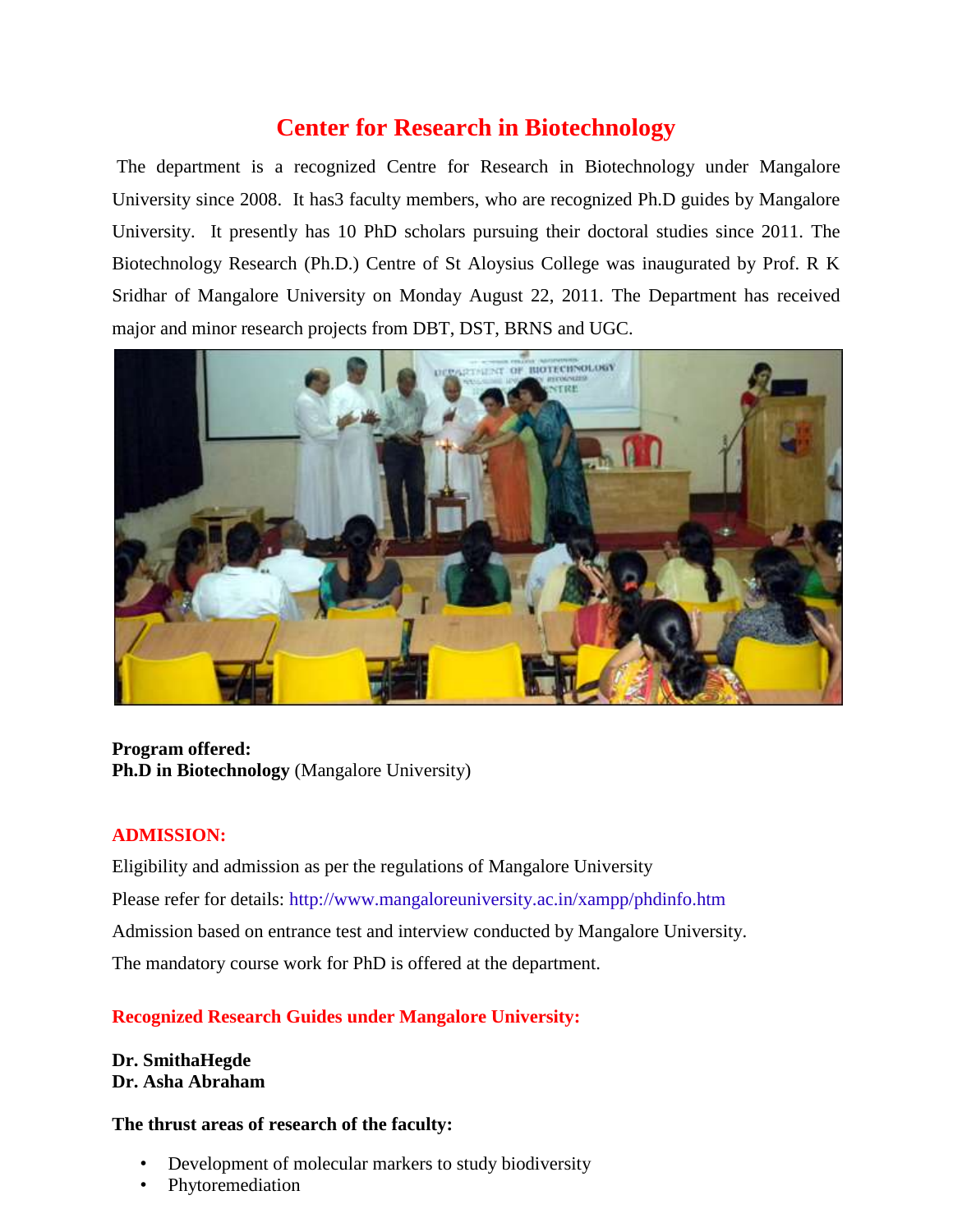- Cellular and Molecular aspects of metabolic syndrome, diabetes & cancer
- Isolation, Purification and Characterization of enzymes
- ArbuscularMycorrhizal Fungi
- Microbial degradation of surfactants
- Food and Nutrition

#### **RESEARCH LABORATORIES:**

#### **Rondano Biodiversity Research Laboratory**

#### **Fr. George Albuquerque Cell and Molecular Biology Laboratory**



#### **ON-GOING RESEARCH PROJECTS OF THE DEPARTMENT**

| Name of the<br>Investigator | Title of the project                                                                                                                                                                   | <b>Amount</b><br>(Rs.) | <b>Funding Agency</b>    |  |
|-----------------------------|----------------------------------------------------------------------------------------------------------------------------------------------------------------------------------------|------------------------|--------------------------|--|
| <b>MAJOR PROJECTS</b>       |                                                                                                                                                                                        |                        |                          |  |
| Dr. Asha<br>Abraham         | Adrenergic Receptor Subtype Functional<br>Correlation In the Brain and Pancreas of<br>High Fat Simple Carbohydrate Fed<br>Implications<br>$C57BL/6J$ Mice:<br>In<br>Metabolic Syndrome | $23,82,000/$ -         | <b>BRNS</b><br>2013-2016 |  |
| Dr.<br>SmithaHegde          | Bioprospecting<br>for<br>local<br>ferns<br>Phytoremediation<br>of<br>and<br>heavy<br>radioactive metals.                                                                               | $23,40,000/$ -         | <b>BRNS</b><br>2011-2014 |  |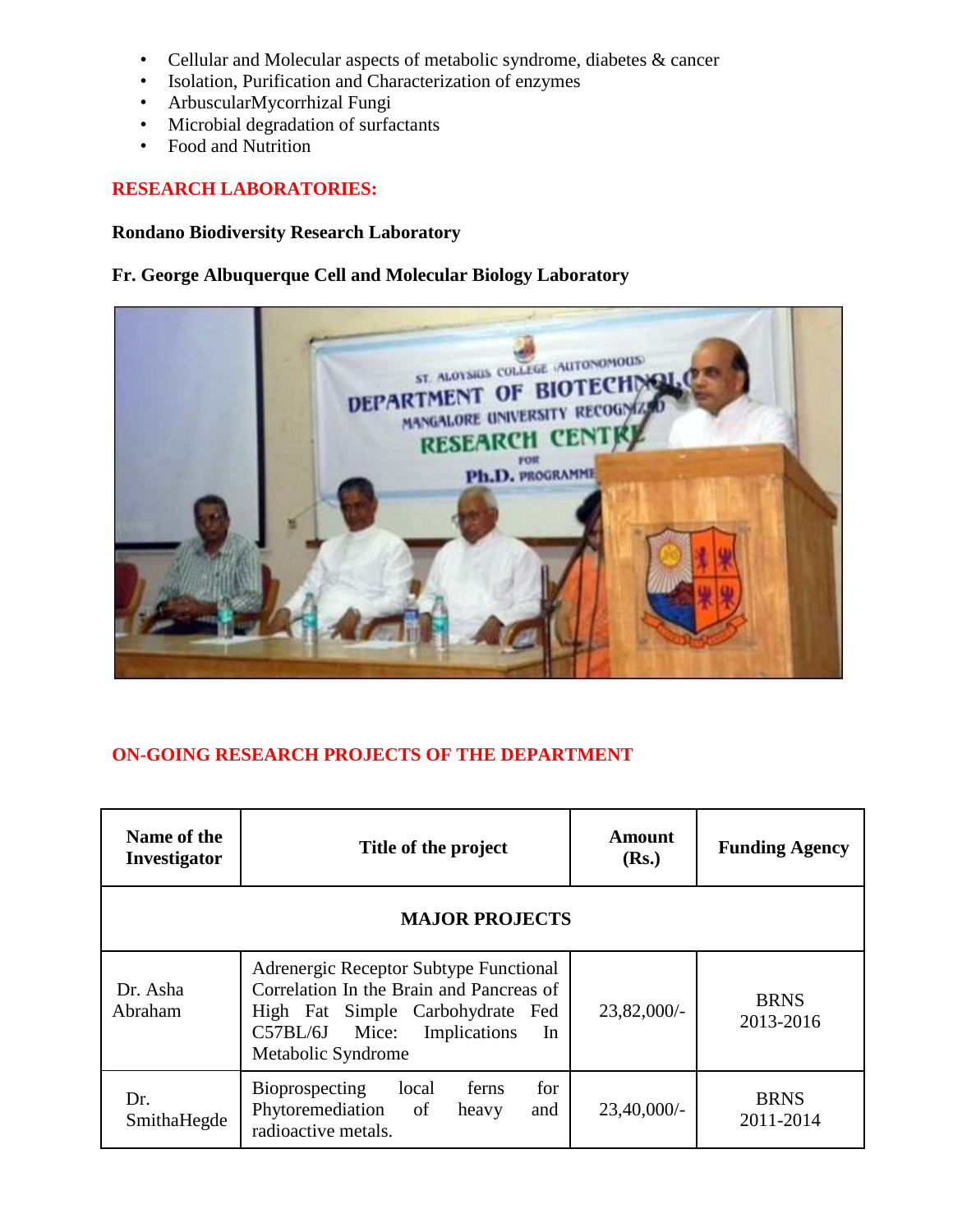| <b>MINOR PROJECTS</b>             |                                                                                                                                                                                                  |               |                         |  |  |
|-----------------------------------|--------------------------------------------------------------------------------------------------------------------------------------------------------------------------------------------------|---------------|-------------------------|--|--|
| Dr.<br>MelwynD'C<br>unha SJ       | Occurrence and Distribution of<br>ArbuscularMycorrhizal Fungi (AM<br>Fungi) in coastal sand dune legume<br>vegetation of Dakshina Kannada in<br>relation to soil and soil parameters' by<br>UGC. | $1,90,000/-$  | <b>UGC</b><br>2012-2014 |  |  |
| <b>DrShreelailit</b><br>haSuvarna | Nutritional Evaluation and<br>determination of Phytochemical activity<br>of members of Cucurbitaceae - A<br>Comparative Study"                                                                   | Rs.1,74,000/- | <b>UGC</b><br>2014-2016 |  |  |
| Mr. Sreejesh<br><b>PC</b>         | <i>In vivo</i> comparative study of antidiabetic<br>effect of a Trigonellafoenum-graecum<br>Seed (FSE) and Leaf Extracts (FLE)<br>onAlloxan (AXN) Induced Diabetic<br>Wistar Rats"               | $Rs160000/-$  | <b>UGC</b><br>2014-2016 |  |  |

# **Completed Projects**

| Name of the<br>Investigator    | Title of the project                                                                                                                              | <b>Amount</b><br>(Rs) | <b>Funding Agency</b>       |  |  |
|--------------------------------|---------------------------------------------------------------------------------------------------------------------------------------------------|-----------------------|-----------------------------|--|--|
| <b>Major</b> projects          |                                                                                                                                                   |                       |                             |  |  |
|                                |                                                                                                                                                   |                       |                             |  |  |
| Dr. Asha<br>Abraham            | Elucidation of the role of Leptin in the<br>regulation of the hypothalamus-<br>pituitary-adrenal axis in metabolic<br>syndrome                    | 10,96,500/-           | <b>UGC</b><br>$2011 - 2014$ |  |  |
| Dr. Monika<br>Sadananda        | Activity mapping in the brain in<br>response to negative and positive<br>stimulation: A study at the behavioural,<br>neural and cognitive levels. | 38,76,000/-           | DST 2010 - 2013             |  |  |
| Dr. Shashikiran&<br>Dr. Melwyn | Radiation induced in vitro mutagenesis<br>in two important ornamental plants:<br>Celosia and Zennia species<br>2 years                            | 23,00,000/-           | <b>BRNS</b><br>2010-2013    |  |  |
| <b>Minor Projects</b>          |                                                                                                                                                   |                       |                             |  |  |
|                                |                                                                                                                                                   |                       |                             |  |  |
| Dr. SmithaHegde                | Phytoremediation of heavy metals<br>using Brassica juncea and<br>Nephrolepissps                                                                   | 1,80,000/-            | <b>UGC</b><br>2011-2013     |  |  |